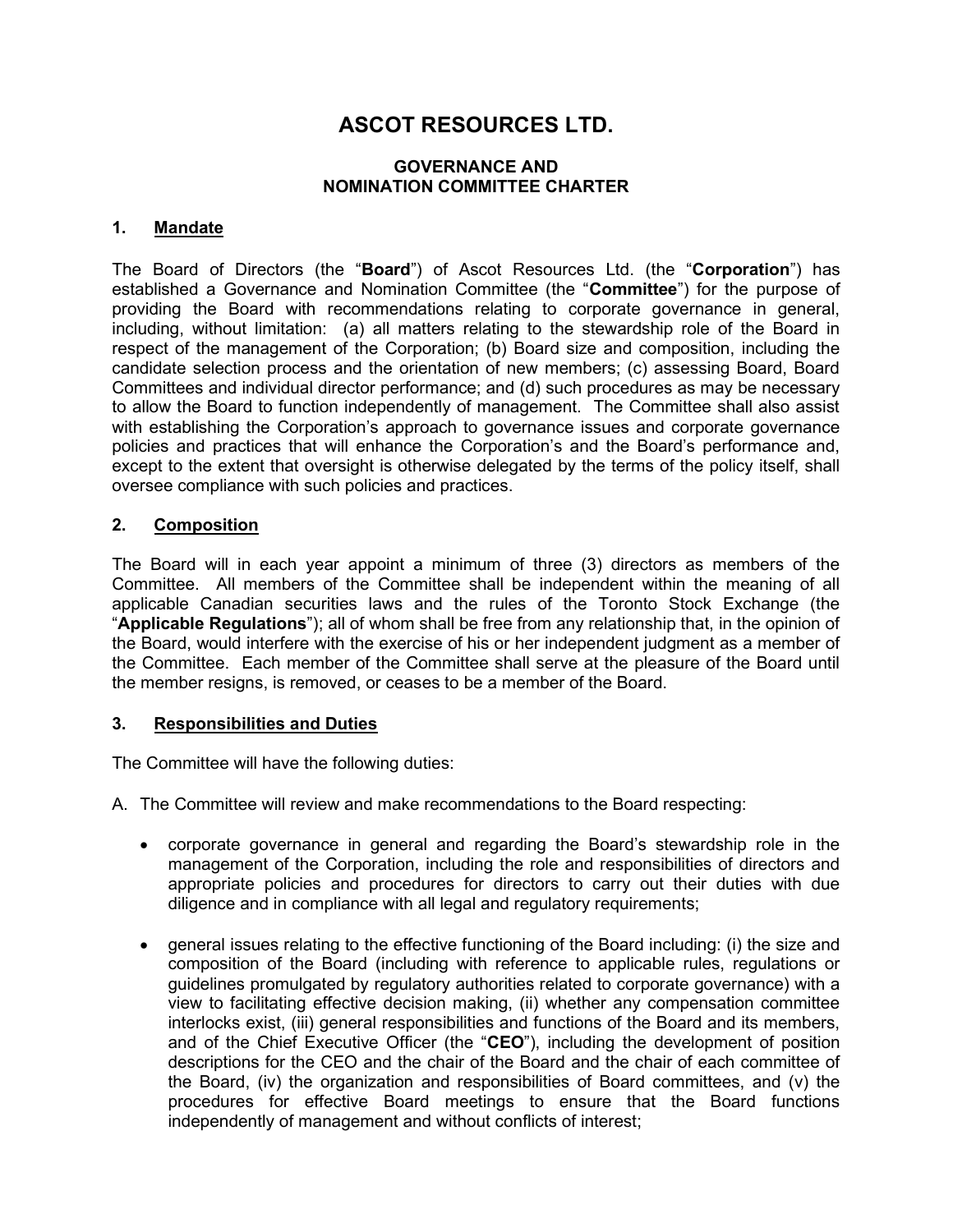- the long term plan and process for the composition of the Board that takes into consideration the current strengths, skills and experience on the Board and the strategic direction of the Corporation, which plan and process will include: (i) an assessment of the competencies and skills that the Board as a whole and each director individually should possess, (ii) an assessment of the competencies and skills each existing director is considered to possess (including personality and other qualities); (iii) the desired qualifications, demographics, skills and experience for potential directors, (iv) the appropriate rotation of directors on Board committees, (v) an interview process for potential candidates for Board membership, and (vi) a list of future candidates for Board membership, identified by the Committee after taking into account the competencies and skills that the Board as a whole should possess, the competencies and skills that the existing directors possess, and the competencies and skills of the proposed nominee, including the amount of time and resources the proposed nominee can devote as a member of the Board and whether the nominee would be considered to be independent of the Corporation;
- when required, a candidate for appointment to the office of chair of the Board, who will be an independent director;
- when required, a candidate for appointment to the office of CEO;
- annually, the nominees for election and/or re-election as members of the Board;
- as required, candidates to fill any Board and committee vacancies;
- whether the Committee and the Board will consider candidates for the Board recommended by shareholders, and if so, any policies and procedures with respect thereto;
- together with the chairs of other Board committees, the scope, duties and responsibilities of those committees and where advisable, any amendments thereto, as well as the establishment or disbanding of Board committees and changes to their composition, including the chairs thereof;
- the review and periodic update of the Corporation's Timely Disclosure, Confidentiality and Insider Trading Policy.
- periodically, directors and officers third party liability insurance coverage; and
- the framework for delegating authority from the Board to management.
- B. The Committee will review, approve and report to the Board at least annually, or more frequently as required by the Board or applicable law or securities regulations on:
	- the orientation process for new directors and plans for the ongoing development of existing Board members including the provision of continuing education opportunities for all directors, so that individuals may maintain or enhance their skills and abilities as directors, as well as ensure that their knowledge and understanding of the Corporation's business remains current;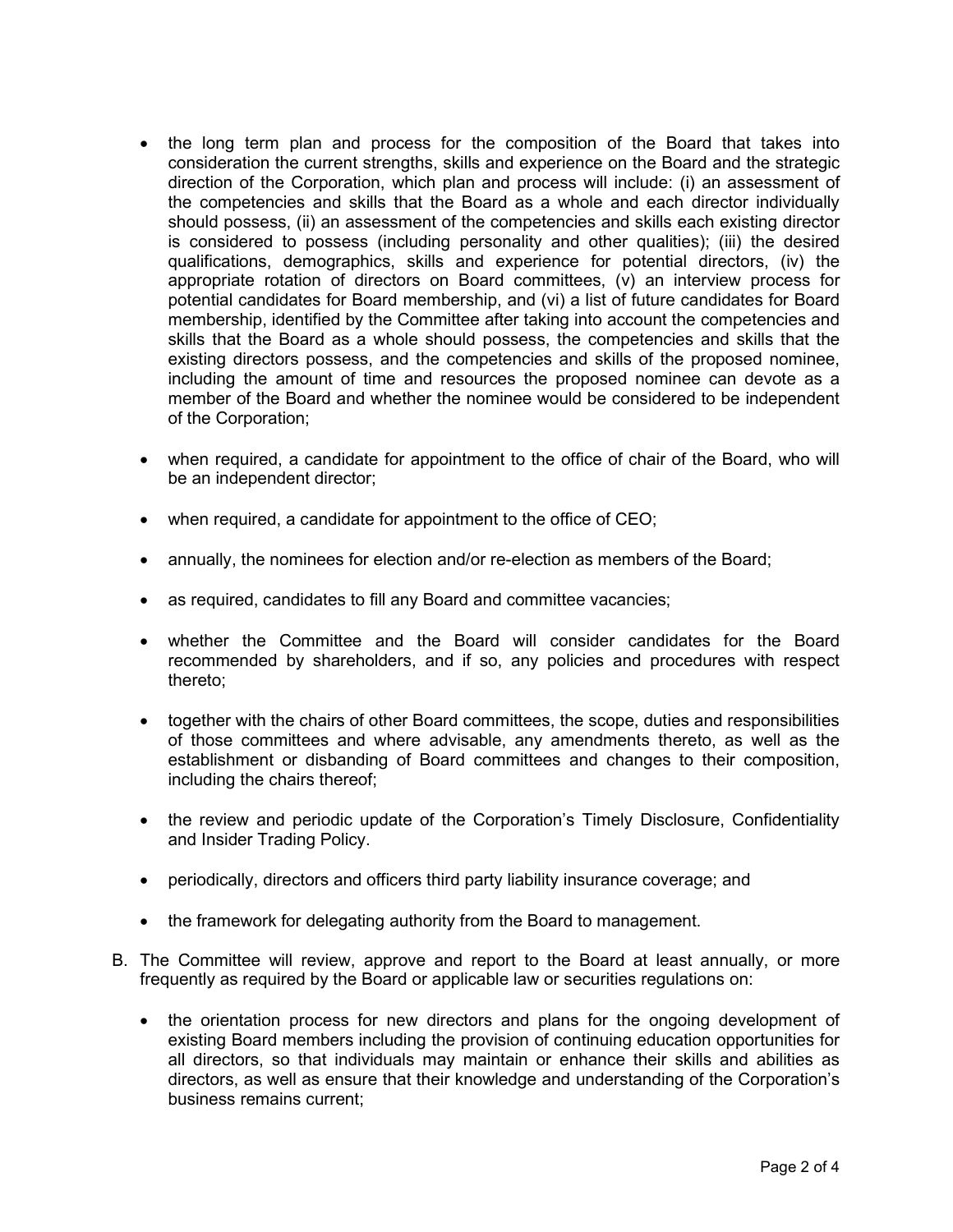- the establishment of appropriate processes for the regular evaluation of the effectiveness of the Board and its members and its committees and their charters;
- in conjunction with the chair of the Board, the performance of individual directors, the Board as a whole, and committees of the Board;
- the performance evaluation of the chair of the Board and the chair of each Board committee;
- the performance evaluation of the CEO, including performance against corporate objectives. The Committee will also report to the compensation committee in this regard, to assist that committee in its recommendation to the Board respecting the CEO's compensation;
- CEO succession planning;
- together with the chair of the Board (where appropriate), concerns of individual directors about matters that are not readily or easily discussed at full Board meetings, to ensure the Board can operate independently of management; and
- the corporate governance disclosure sections in the Corporation's U.S. and Canadian securities law and stock exchange filings, and any other corporate governance matters as required by public disclosure requirements.
- C. The Committee will oversee compliance with any rules, regulations or guidelines promulgated by regulatory authorities relating to corporate governance.
- D. The Committee will annually review and re-assess the adequacy of this Charter and recommend updates to this Charter and will receive approval of all changes from the Board.
- E. The Committee Chair will participate in shareholder engagement in regards to matters arising in respect to its Committee responsibilities.

# 4. Chair

The Board shall designate one Committee member to act as the chair of the Committee (the "Chair"). In the Chair's absence, the Committee may select another member to act as Chair by majority vote in order to transact business at a meeting of the Committee. The Chair will not have a casting vote.

The Chair shall lead all Committee meetings, ensure the fulfillment of the Committee's mandate and report on Committee activities to the Board.

### 5. Meetings

The Committee will meet as often as is required to fulfill its responsibilities or at a minimum not less than once per year at the request of its Chair and may also meet at any other time or times at the request of any member of the Committee. Notices calling meetings will be sent to all Committee members, to the CEO of the Corporation, to the chair of the Board and to all other directors.